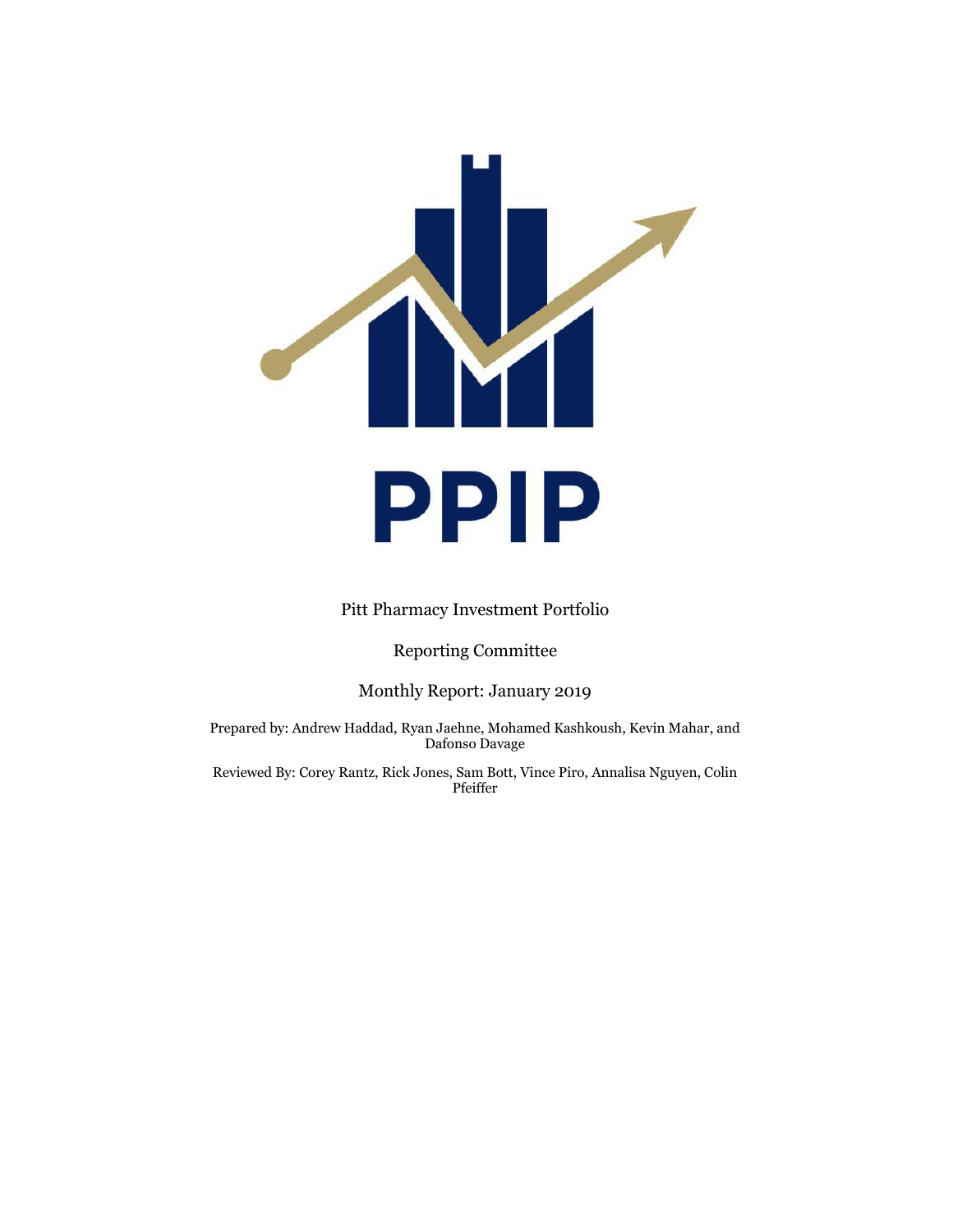# **Market Comparison**

From the initial investment date through January  $31<sub>s</sub>$ , 2019 the PPIP achieved an overall 5.38% gain. During this same period, the S&P 500 Healthcare Index (SPXHC) increased in value by 9.89%. In the context of the initial \$50,000 investment, the PPIP has achieved a value of \$52,690 as of January  $31$ <sup>st</sup> while investing in the comparator SPXHC would have yielded \$54,945. Therefore, the SPXHC index has outperformed the PPIP by 4.51% during the period of 4/23/18 – 1/31/19.



From the period of January 1<sup>st</sup> through January 31<sup>st</sup>, the PPIP achieved an overall 0.11% loss. During this same period, the SPXHC increased in value by 6.10%. In the context of a hypothetical initial \$50,000 investment, the PPIP would have achieved a value of \$49,945 during January while investing in the comparator SPXHC would have yielded \$53,050. Therefore, the SPXHC index has outperformed PPIP by 6.21% during the period of 1/1/19 – 1/31/19.



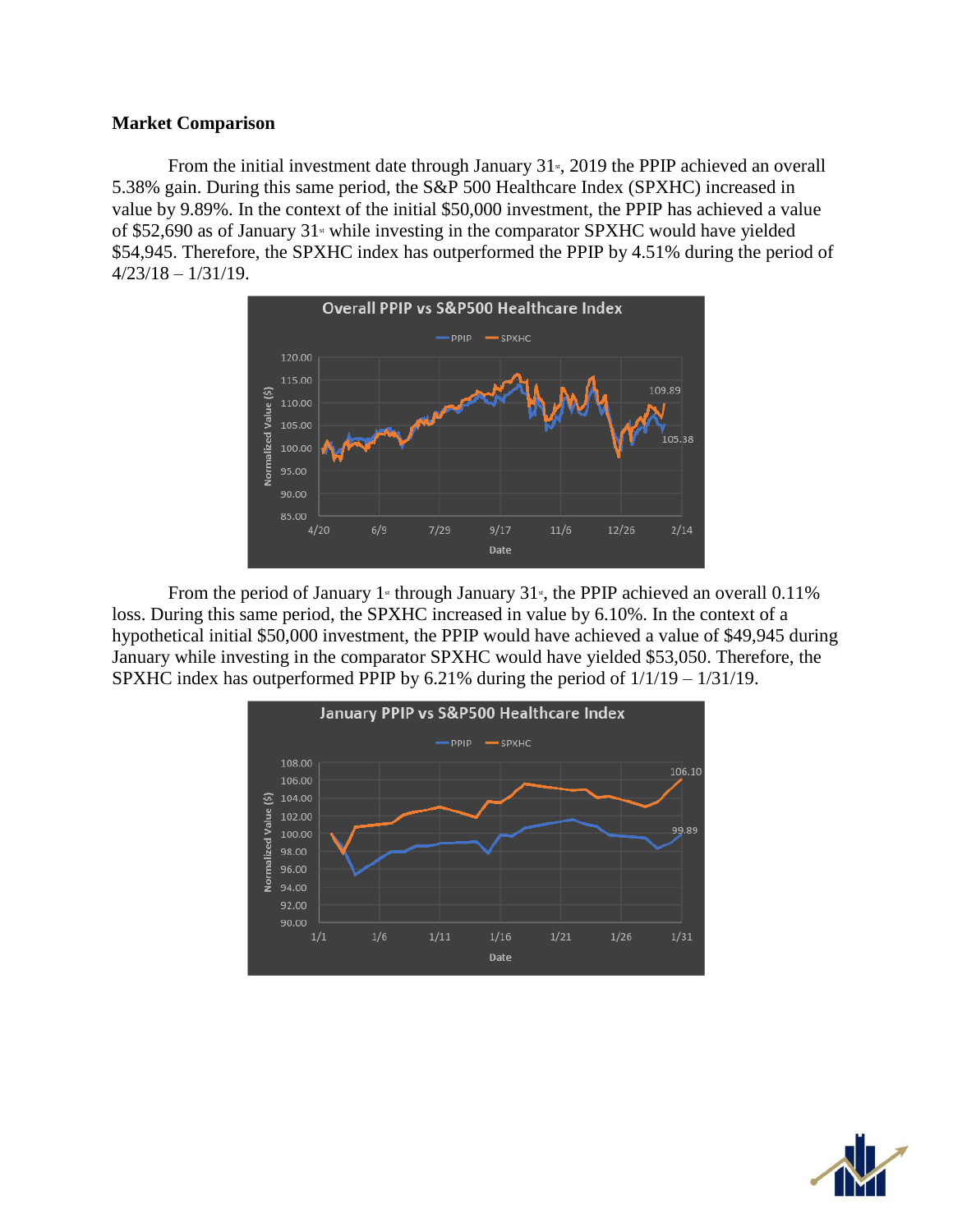# **Strongest Individual Holdings**

# **IDEXX Laboratories (IDXX)***- 14.38%*

IDEXX Laboratories saw a 14.38% increase in stock price during the month of January 2019. On January  $21<sup>s</sup>$ , IDEXX announced they will be introducing a new diagnostic test for canines called the Catalyst® Progesterone Test. This test measures progesterone levels in dogs and can be performed by veterinarians in-house, with quantitative results arriving in just 12 minutes. Progesterone levels are used to determine the dog's ovulation status, which is essential in understanding when they are ready to breed. IDEXX believes there is a large market for the use of this test, citing that over a quarter of all veterinary clinics in the US are involved in reproductive management services. IDEXX also cites the fact that missing a breeding opportunity can be extremely costly for breeders since canine ovulation only occurs once or twice per year. Furthermore, the rise of IDEXX stock value is consistent with the strong rise of Companion Animal Group Diagnostic revenues globally. As a global leader in veterinary diagnostics and software, IDEXX can benefit immensely from this upwards trend in the value of CAG diagnostic testing.

## **Agios Pharmaceuticals (AGIO)***- 16.2%*

Agios pharmaceuticals stock price saw a 16.2% increase during the month of January 2019. The reasoning behind this increase in value may be traced back to a few ideas. For starters, Agios has been referred to as a possible biotech buyout candidate due to their two cancer therapies currently on the market. Tibsovo and Idhifa treat patients with acute myeloid leukemia, with one of the therapies targeting an IDH1 mutation form (Tibsovo) and the other therapy targeting an IDH2 mutation form of the cancer (Idhifa). Of these therapies, only Tibsovo is owned by Agios in full. Idhifa was acquired by Agios through a partnership with Celgene, who was recently bought-out by Bristol Meyers Squibb. Due to Agios' market cap only being about \$3 billion, it is not unreasonable to assume that Bristol Meyers would be interested in buying out Agios to control both leukemia therapies wholly. Otherwise, BMS will have to continue to pay out royalties on sales of Idhifa to Agios for quite some time. Another potential reason for Agios' recent success can be attributed to the release of their 2019 initiatives for cancer and rare genetic disease. Included in these initiatives is the hope to gain FDA approval for a number of indications for Tibsovo, starting a phase III trial for their drug vorasidenib, and starting a phase 1 dose escalation trial for a pipeline drug indicated for lymphoma. Many other initiatives to conduct various phase I and III trials involving different compounds in Agios' pipeline were included.

# **Concert Pharmaceuticals (CNCE)***- 12.74%*

In January, Concert Pharmaceuticals stock price saw a 12.74% increase. Reasons for this price increase can be partly attributed to the fact that Concert currently has two wholly owned compounds which have proven to shown promise, CTP-543 for alopecia areata and CTP-692 for schizophrenia. They are also involved with a partnered program in AVP-786 for Alzheimer's agitation. Currently, Concert is performing a phase II trial for CTP-543 testing a dosage strength of 12 mg, as compared to the previously tested 8 mg strength. They believe this trial could show

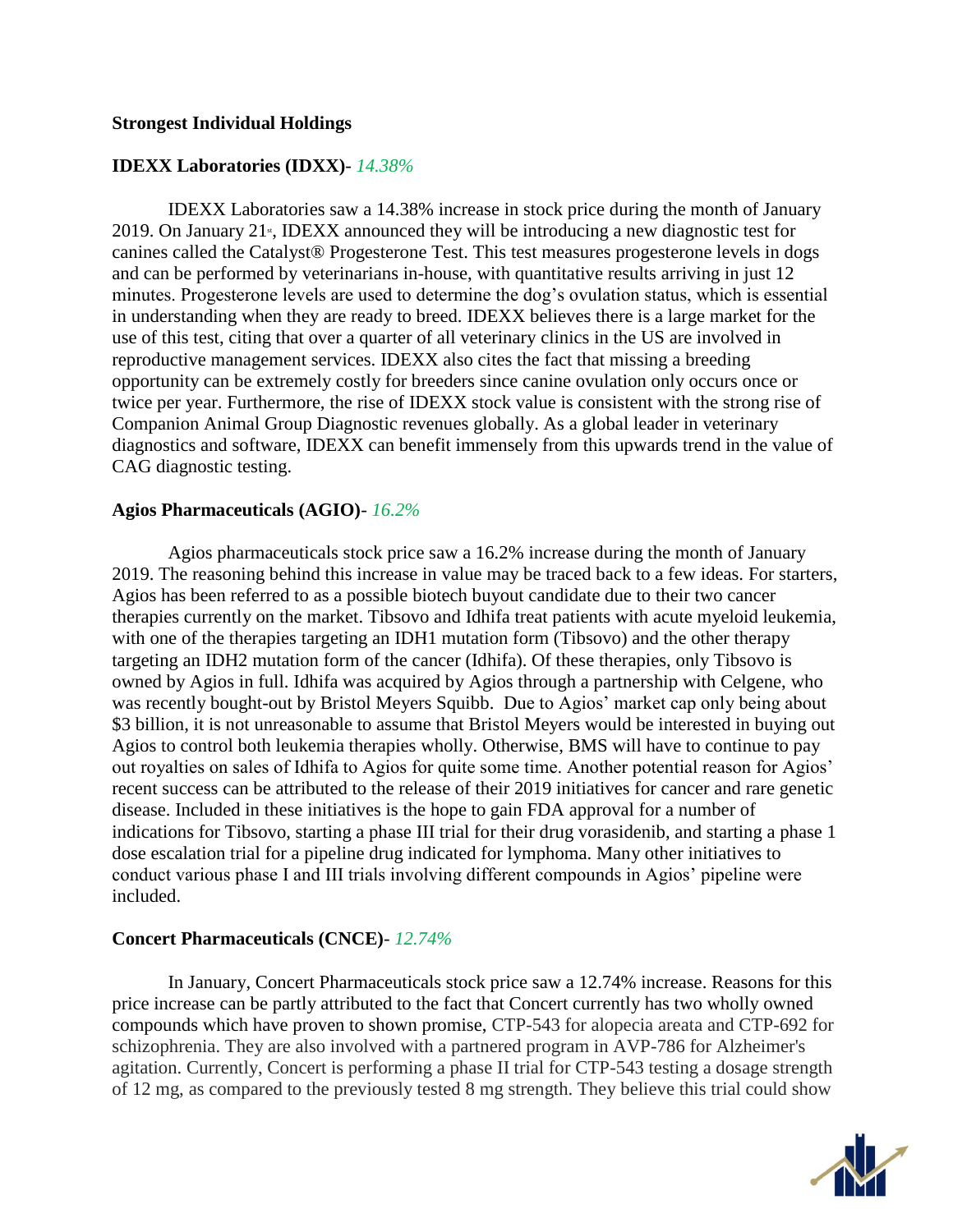higher efficacy vs the 8 mg strength and also prove a consistent safety profile. In January, Concert completed enrollment for this trial and expects results to be available in the third quarter of 2019. Another positive for Concert in January includes the starting of the second phase I dose escalation trial for CTP-692 for schizophrenia. Lastly, insiders at Concert Pharmaceuticals have recently bought a lot of stock, possibly indicating a strong sense of optimism in the company's future.

## **Weakest Individual Holdings:** *Monthly*

## **Merck & Co.(MRK)** -2.59%

Merck may find themselves on our list of worst performers, but there is very little news to warrant this placement. Despite some litigation concerns early on, a trend positive regulatory performances and business maneuvers stand to counter worries. The company was ruled against in a patent infringement case with Gilead over Sivaldi and Harvoni in which Merck was initially awarded \$200 million in 2016. Additionally, a deal was struck with Vertex in which Merck forfeit their rights to the use of two DNA-PK inhibitors in gene editing for six specific disease states. No further details of the agreement were reported. Vertex has repeatedly stressed the importance of CRISPR/Cas9 editing in the company's future, as seen in clinical development deal with CRISPR Therapeutics. On the other hand, Merck received a number of approvals by regulatory agencies this month, including five from Japan's PMDA for expanded Keytruda usage and one from the FDA for a Herceptin (branded by Roche) biosimilar currently held by their partner, Samsung Bioepis. Merck will have exclusive marketing and distribution rights in the US. Furthermore, the company entered a licensing agreement with Amunix for an undisclosed protease-triggered immune activator (ProTIA) immune-oncology molecule. To end the month, Breakthrough Therapy Designation was awarded to V114, a 15-Valent conjugate vaccine for pneumococcal disease. Overall, a modest loss and a promising outlook for 2019 allows for a safe assumption that the company's slow start is unlikely to trend into the coming months.

## **Bristol-Myers Squibb (BMY)** -5.02%

In a month where BMS owned a majority of news coverage, the most appropriate term to define the future of the company is: uncertainty. Significant news that went overlooked includes the month opening with Sprycel receiving expanded approval to include pediatric patients greater than 1 year old for Philadelphia chromosome-positive ALL and ending with the company reporting a 9% increase in yearly revenue. The main focus was news of a reported \$74 billion acquisition of Celgene, a merger that would bring BMS up to nine medications individually bringing in over \$1 billion annually and would make the company the 4<sup>th</sup>largest in the pharmaceutical sector. The proposition is facing considerable blowback from BMS investors, citing the unreasonable risk of taking on a company that is set to lose its patent in 2022 for Revlimid which is currently two-thirds of Celgene's revenue stream. Many infer the acquisition stems from projections of slowing growth for BMS in 2019 as well as what seems like a losing battle between Opdivo and Merck's Keytruda. In other news, the company will be facing a \$1 billion lawsuit pertaining to intentionally infecting Guatemalans with syphilis as part of a 1940's research investigation. Johns Hopkins University and the Rockefeller Foundation were included in the lawsuit. Analysis of the entire month would show that the Celgene news prompted acute loss (-14%) followed by a return to growth in line with the market since the Christmas eve selloff. Needless to say, this will be an extremely important company to closely monitor in the coming months.

## **AbbVie Inc. (ABBV)** -12.91%

AbbVie may have posted its worst month since we began following the company; however, the takeaway from the news this month can be best described as short-term loss with long-term potential. We got a look into what could be a blockbuster molecule for in the coming years, after the company invested \$105 million in Tizona Therapeutics to enter a strategic collaboration of their CD39 target oncology